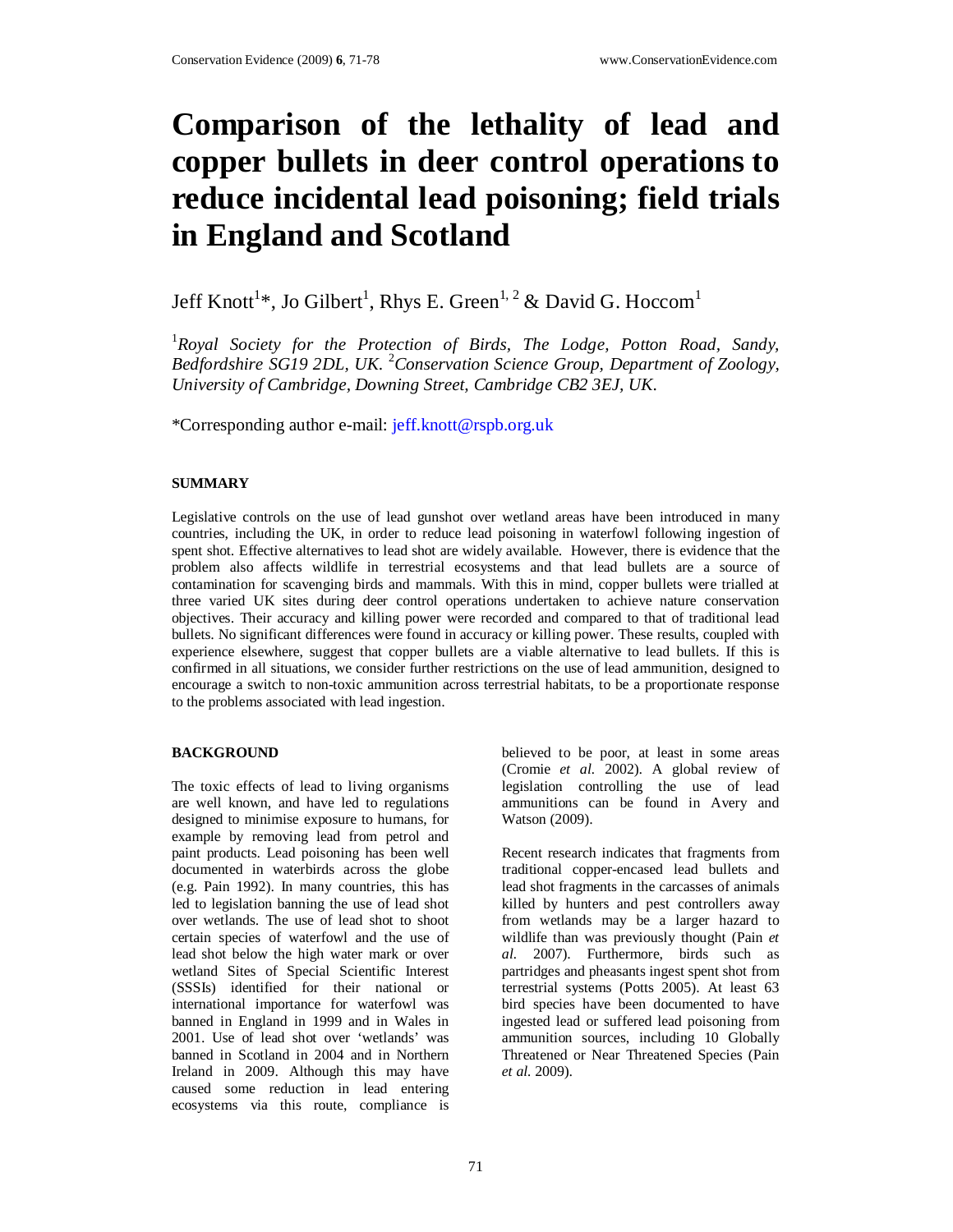One of the main groups to be affected, principally through accidental ingestion of shot or bullet fragments in unretrieved game, is raptors (Miller *et al.* 2002). For example, in the Utah desert (USA), bald eagles *Haliaeetus leucocephalus* feeding on jack rabbits *Lepus* sp. may frequently ingest shot, with 71% of regurgitated pellets containing one or more pieces of shot (Platt 1976). Golden eagles *Aquila chrysaetos* have been found with lead toxicosis in the European Alps (Kenntner *et al.* 2007) and Spain, where one bird had 40 pellets in its proventriculus (Cerradelo *et al.* 1992). In Germany lead intoxication has been identified as the major cause of death in white-tailed eagles *Haliaeetus albicilla*, with 25% of carcasses examined having died because of lead toxicosis; lead from both shot and bullet fragments was implicated (Krone *et al.* 2003). Lead poisoning from ammunition is considered to be the single most important cause of mortality in this population (Krone 2009).

It was previously thought that the majority of bullets stayed in a single mass or as large fragments in a carcass, and could be easily avoided by scavenging birds. However, recent radiographic studies in the USA have shown that small bullet fragments existed up to 15 cm from the main wound channel in tissues of deer shot with lead bullets (Hunt *et al*. 2006). Ninety percent (n=20) of the deer carcasses examined contained bullet fragments which were mostly small (<2mm) and numerous (mean 160 per carcass). This suggests the probability of accidental ingestion of bullet fragments by scavengers is significantly greater than previously thought. As offal piles (grallochs in Scotland) are also traditionally left close to the site of the kill by deer hunters in the UK, these findings are clearly relevant to the UK situation.

As obligate scavengers, vultures are vulnerable to the ingestion of lead shot and bullet fragments. Examples include Eurasian griffon vultures *Gyps fulvus* poisoned in Spain (Mateo *et al*. 2003) and turkey vultures *Cathartes aura* in Canada exhibiting bone lead levels indicative of elevated lifetime exposure, most likely as a result of scavenging hunter-shot carcasses (Martin *et al*. 2003). Reintroduced populations of the Critically Endangered California condor *Gymnogyps californianus* suffer markedly from lead toxicosis. Lead poisoning remains the leading cause of death among free-ranging birds, having caused 60% of deaths in the last five years (Watson, 2009). Ammunition residues in rifle- and shotgunkilled animals are the principal source of this

contamination (Parish *et al*. 2009, Chesley *et al*. 2009). In the absence of current intensive efforts to treat birds in order to reduce leadinduced mortality, levels of exposure to lead from fragments of spent ammunition are incompatible with the establishment of a selfsustaining condor population in Arizona and Utah (Green *et al.* 2009).

Although differences exist between the North American and UK situations, there appears to be sufficient similarity to suggest these results are broadly transferable, especially as several species of UK conservation concern have been recorded as suffering from lead poisoning. Of these, four are red-listed and therefore of highest concern (grey partridge *Perdix perdix*, herring gull *Larus argentatus*, white-tailed eagle and hen harrier *Circus cyaneus*), while a further four are amber-listed and of medium concern (red kite *Milvus milvus*, western marsh-harrier *Circus aeruginosus*, honey buzzard *Pernis apivorus* and golden eagle) (Eaton *et al*. 2009). Clearly, any mortality that can be avoided for these species is of key conservation importance.

As already highlighted, lead is also poisonous to humans. Injurious effects of lead on humans are numerous and can be caused by sustained low levels of exposure. For example, there is evidence of permanent adverse effects of lead on cognitive function in children with blood lead levels below 10 µg dL-1 (Canfield *et al*. 2003). Exposure of humans to lead occurs by several routes including dietary exposure. Meat from game animals shot using lead ammunition is a potential source.

Many of the small lead fragments found in shot game are sufficiently small and distant from obviously injured tissue that professional butchers do not remove them when trimming venison for human consumption. A recent study found 80% of 30 deer shot with lead bullets (each processed by a different butcher) gave rise to at least one 0.9 kg package of minced venison containing one or more lead fragments; 34% of all venison packages produced from these deer contained fragments (Hunt *et al*. 2009). Similar bullet fragment contamination of red deer *Cervus elaphus* and wild boar *Sus scrofa* meat has been reported from Poland (Dobrowolska & Melosik 2008).

Recent studies have also raised concerns about lead contamination of the meat of game animals killed using lead shot and of gamebirds which had ingested spent lead shot. Breast muscle tissue from some seabirds killed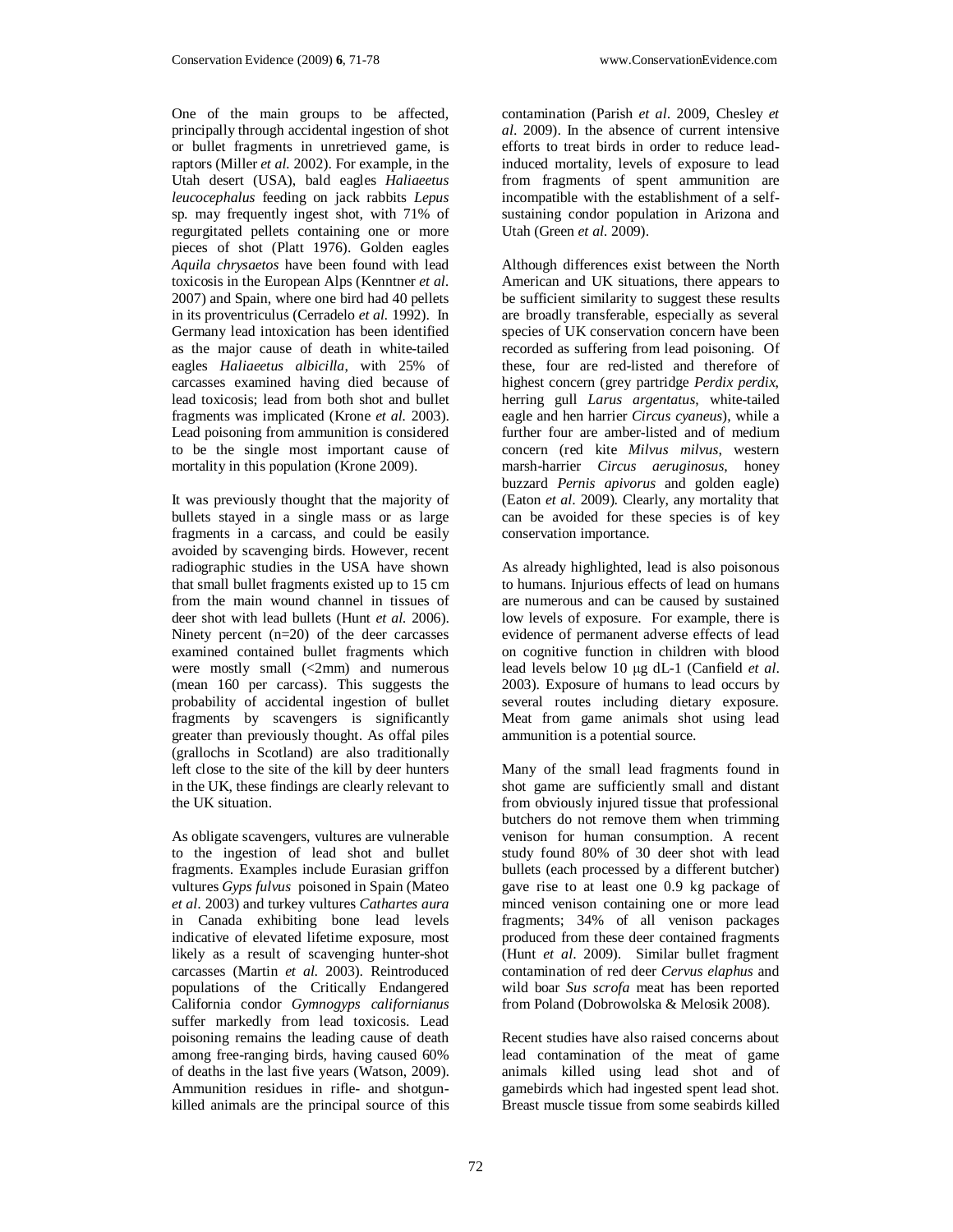for food using lead shot in Greenland was sufficiently high for sustained consumption to be potentially hazardous to human health, even though all visible shot were removed from the tissues before analysis (Johansen *et al*. 2004). Presumably this arises because of the presence of small fragments which are difficult to see. It has also been shown that the southern European practice of marinading game meat in vinegar increases the concentration of lead in the edible tissues, when lead pellets are present (Mateo *et al.* 2006).

Adult Inuit people in arctic Canada showed elevation of blood lead levels, the degree of which was positively correlated with the quantity of hunted waterfowl in the diet (Dewailly *et al*. 2001). Analysis of stable isotope ratios of lead in blood samples indicates that exposure to ammunition is the main cause of elevated blood lead in indigenous people in Canada (Tsuji *et al*. 2008).

Waterfowl are not the only game species for which contamination from lead shot is a potential hazard. Liver lead levels in 40% of a sample of Canadian birds of several widely hunted non-waterfowl species (wild turkey *Meleagris galloparvo*, ring-necked pheasant *Phasianus colchicus*, grey partridge *Perdix perdix*) exceeded health guidelines (Kreager *et al*. 2008). The main source of lead in these species is thought to be spent lead shot ingested by the birds, having been mistakenly identified as grit.

With this increasing evidence of negative effects on both wildlife and humans from consumption of game species shot with lead ammunition, there is a need for more testing of alternatives. Adequate alternatives to lead shot (primarily steel) have been developed for use over wetlands where lead shot has been regulated against. These types of shot should also be effective for the shooting of gamebirds and pigeons. However less is known, at least in a UK context, about the efficacy of alternatives to lead bullets. Non-toxic alternatives to lead bullets exist, with copper being the most widely used. In the USA, schemes to discourage the use of lead ammunition have resulted in excellent uptake of copper bullets as an alternative, both in Arizona (where a voluntary approach was used) and California (where a regulatory approach was taken) (Hill 2009). In Arizona and Utah, modelling indicates that extension of the existing voluntary scheme for the replacement of lead bullets by copper would be sufficient to allow

the re-introduced population of California condors to become self-sustaining (Green *et al*. 2009). More recently, the US National Parks have announced a total ban on the use of lead ammunition, precipitating a switch to copper bullets.

The RSPB prefers to use habitat management and non-lethal techniques to reduce the impact of vertebrates on nature conservation objectives. However, in a small number of cases, where these methods are not practicable and where a major problem exists, vertebrate control may be required. Deer control operations are therefore carried out on a small number of the RSPB's nature reserves, where high numbers are causing detrimental impacts to habitats of conservation importance or the specialist species which depend on them. Lead bullets are currently used in these operations. It was decided to trial copper bullets on several reserves in order to test their efficacy compared to traditional lead alternatives.

## **ACTION**

Initial investigations were made into the legality, toxicity, cost, availability and safety of using copper bullets, prior to lethality being tested:

**Legality:** Use of copper bullets is legal across the UK providing they have a hollow or soft point, designed to ensure the bullets deform in a predictable manner on impact.

**Toxicity:** Metallic copper is not toxic if ingested, so any fragments of copper bullets remaining in, for example, deer carcasses, do not pose a threat to wildlife or humans. 98.5% of copper ingested is excreted, so minimal build up is possible in living organisms (Kenntner 2009). In large quantities copper can be toxic to trees, but the quantity contained in a stray bullet would be not be sufficient to cause damage. Copper bullets therefore pose no secondary poisoning risk to wildlife, humans or the wider environment.

**Safety:** Some practitioners have expressed concerns that, because copper bullets do not fragment as much as lead bullets on impact, the risk of ricochet will be greater, particularly if the target is missed. These concerns have led to a moratorium on the use of copper bullets in Germany. While this concern is valid, the German decision was based on a single incident, where there is at least the suggestion that health and safety precautions were poorly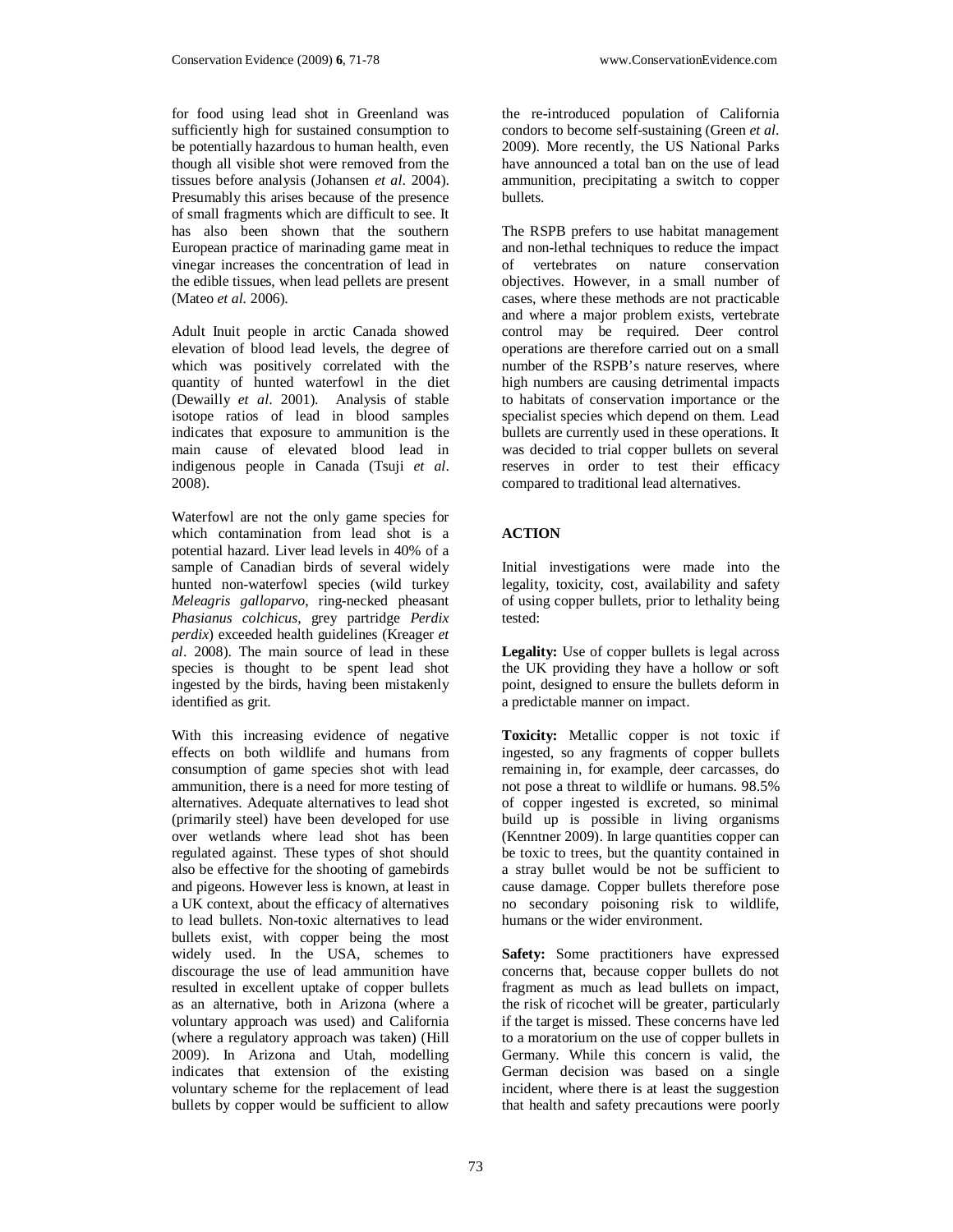observed. In practice, any bullet can ricochet under certain conditions and, while it has not been quantified, the increased risk of ricochet from copper bullets appears small and managing that risk should not significantly affect operations. The available evidence shows no increase in reports of accidents caused by ricochet in areas where copper bullets have been widely distributed and used. In a study carried out by the German Research Centre for Environmental Policy (FFU) of hunter attitudes to copper bullets, where 89% of hunters were aware of the relative merits of copper and lead bullets, only 1.3% of respondents mentioned safety concerns (Schuck-Wersig 2009). We are also not aware of any evidence of safety concerns in California or Arizona. Practitioners involved in our trial were made aware of the potentially slightly greater ricochet risk, and lines and angles of fire were set accordingly. Although a small number of shooting points were not used for this reason, overall operations were not significantly affected. In practice, as long as practitioners pay particular attention to health and safety guidelines, there appears to be no additional safety risk associated with the use of copper bullets.

**Availability:** An increasingly wide range of copper bullets is available from manufacturers' websites and most UK ammunition dealers, although availability in smaller calibres such as .243 is more limited. However, remaining gaps in UK supply are being rapidly filled. For example, at the start of our trial, no .22 calibre copper bullets were readily available. There are now at least two options. Copper bullets are currently available in almost all relevant calibres, and it is predicted that any remaining gaps in supply will be rapidly met.

**Cost:** On average, copper bullets are currently more expensive than traditional lead bullets, but not prohibitively so. As of July 2009, lead bullets cost approximately £115+VAT for a box of 100, while the copper bullets used in our trial cost £170+VAT for the same number. However, online retailers in the US sell boxes of 50 copper bullets for \$34.64, with an equivalent box of lead bullets costing \$36.95. The difference currently seen in prices in the UK is likely to be due simply to lower demand for copper bullets. Further, this differential is likely to decrease as more UK suppliers begin to stock copper bullets.

**Lethality:** Between August 2008 and March 2009, experienced stalkers involved in deer control at two RSPB reserves, one in Scotland

and one in the south of England, were asked to rate standard lead bullets, recording accuracy and outcome on a scale of one to five. For 'accuracy', a score of 1 was assigned if the intended part of the animal was hit precisely, while a score of 5 represented a miss. For 'outcome', a measure of killing power, the following classification was used:

 $1 =$  animal killed cleanly;

 $2 =$  animal killed but ran a short distance;

 $3 =$  animal mortally wounded but had to be searched for;

 $4 =$  animal required a coup de grace;

 $5 =$  animal wounded and had to be followed up or not found.

These two components (accuracy and killing power) are the two main bullet factors in determining the lethality of a shot. The rifleman, calibre, bullet make, bullet weight, target species and approximate range were also recorded for each shot taken.

The same stalkers then used copper bullets of equivalent calibre and recorded all variables in the same way. In addition, they recorded a subjective 'comparison' score of satisfaction with performance compared to traditional lead bullets on a scale of one to five, where 1 was 'very satisfied' and 5 was 'not satisfied'. A third RSPB reserve, also in Scotland*,* also trialled a small number of copper bullets. The deer target species, calibres, bullet types, weights and ranges at each site are summarised in Table 1.

#### **CONSEQUENCES**

At Scotland 1, red deer and roe deer *Capreolus capreolus* were shot with lead or copper bullets to compare their accuracy and killing power. Of 34 deer shot with lead bullets, 27 (79%) were assessed as having been killed cleanly, with seven (21%) recorded as having run a short distance before dying. All but one of the shots (n=33, 97%) were considered to be highly accurate. Of 62 deer shot with copper bullets, 48 (77%) were assessed as having been killed cleanly, with 12 (19%) recorded as having run a short distance before dying and two (3%) being mortally wounded but having run further and needed to be searched for. All but three (n=59, 95%) of the shots were placed in the highest category of accuracy. All but two (n=60, 97%) of the shots taken were scored as 'very satisfied' on the subjective scale, in comparison to lead bullets.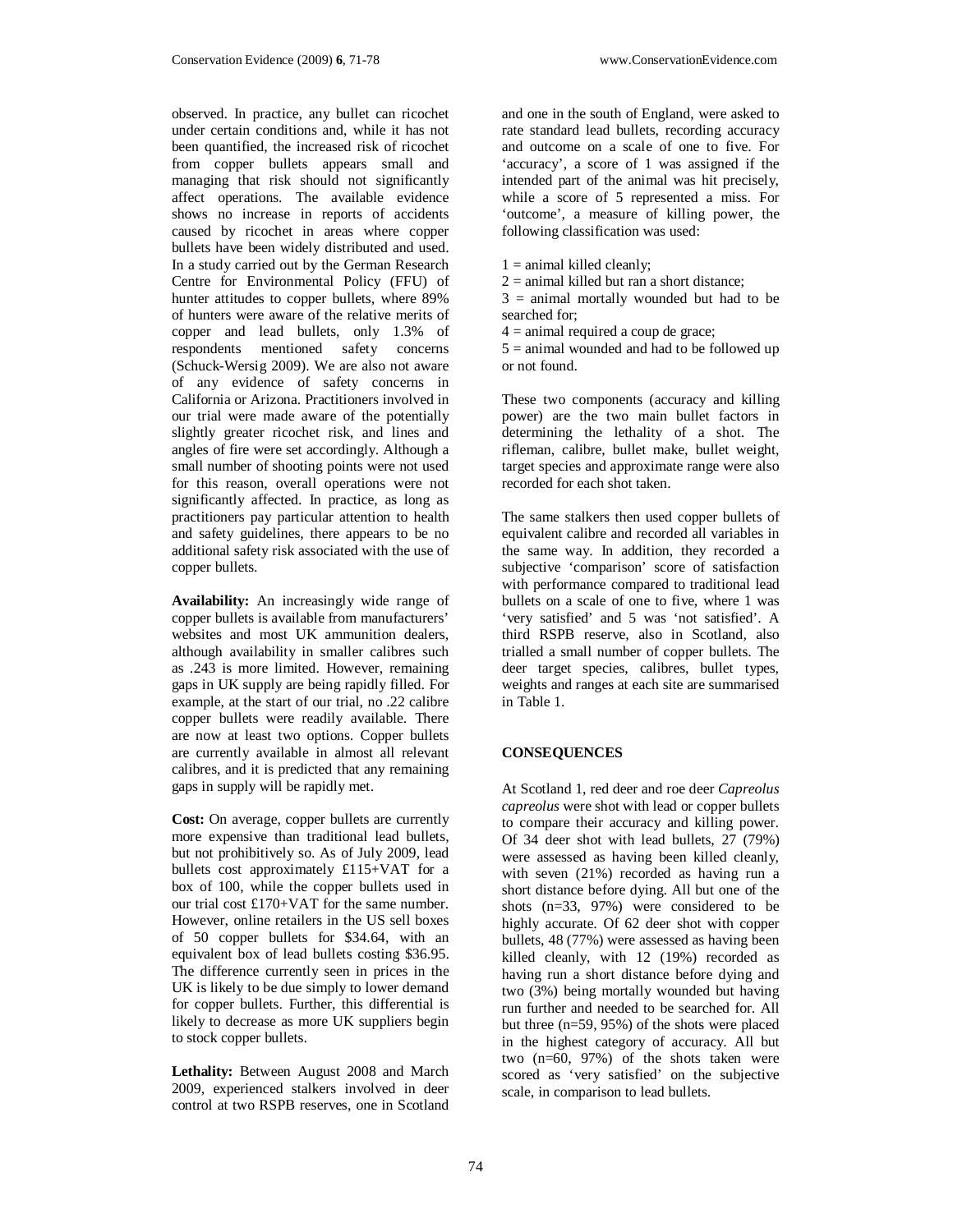| <b>Site</b>             | <b>Lead bullet</b><br>type                                       | <b>Copper bullet</b><br>type                        | <b>Calibre</b>                    | <b>Target species</b>                  | Max.<br>range<br>(m) | Min.<br>range<br>(m) | Ave.<br>range<br>(m) |
|-------------------------|------------------------------------------------------------------|-----------------------------------------------------|-----------------------------------|----------------------------------------|----------------------|----------------------|----------------------|
| <b>Scotland</b><br>1    | Norma, 130<br>grain $(n=34)$                                     | Barnes Federal<br>Vital Shok. 130<br>grain $(n=59)$ | $.270(n=93)$                      | Red deer $(n=38)$<br>Roe deer $(n=55)$ | 200                  | 35                   | 107                  |
| South<br><b>England</b> | Nosler BT, 95<br>grain $(n=17)$ :<br>Norma, 130<br>grain $(n=3)$ | Barnes Federal<br>$TSX$ (n=32)                      | .243<br>$(n=49)$ :<br>$.308(n=3)$ | Sika deer $(n=52)$                     | 130                  | 20                   | 82                   |
| <b>Scotland</b><br>2    | not reported                                                     | Barnes, 130<br>grain $(n=5)$                        | $.270(n=5)$                       | $Red$ deer $(n=5)$                     | 130                  | 130                  | 130                  |

**Table 1**. Bullet types, weights and calibres, deer target species and range at each of the three RSPB reserves involved in trial, 2008-2009.

Five red deer were shot with copper bullets at Scotland 2, using Barnes TSX bullets and the normal .270 calibre rifle. All shots taken were<br>considered highly accurate. The stalker considered highly accurate. involved suggested results were comparable to those found with lead bullets, although no formal comparison was carried out.

At the southern English site, sika deer *Cervus nippon* were shot with either lead or copper bullets. All shots taken with both bullet types  $(n=20$  for lead,  $n=32$  for copper) were considered highly accurate. Of 20 deer shot with lead bullets, 15 (75%) were killed cleanly, while the remainder ran a short distance. Of the 32 deer shot with copper bullets, 26 (81%) were killed cleanly, one (3%) ran a short distance before dying, two (6%) were mortally wounded but had to be searched for, one (3%) required a 'coup de grace' and two (6%) were wounded, but had to be followed up. The five deer that had to be searched for, followed up, or required a coup de grace were all shot in the chest. Although this 'heart and lung' shot placement is recommended by the British Association for Shooting and Conservation (BASC) for deer under most conditions, local factors can make alternative shot placements the best option. At this site, head shots are the preferred practice, due to the nature of the site. The initial problems are believed to be a result of copper bullets not expanding as much as lead bullets of the same calibre. This led to a greater risk of the bullet passing straight through the body of the deer and not causing sufficient damage to kill the animal instantly. Such problems may be addressed either by using more recently developed Barnes MRX bullets, specifically designed to expand more

than the bullets used in our trial, or by using a larger calibre weapon. Having reverted to taking head shots, all deer shot with copper bullets were killed cleanly (n=23).

When all shots were combined across sites, the mean accuracy score was 1.04 for lead bullets and 1.04 for copper bullets, while the mean outcome score was 1.22 for lead bullets and 1.38 for copper bullets. However, when 'heart and lung' shots at the southern English site were excluded (as these are not the normal practice at the site), the mean outcome score across sites improved to 1.22 for copper bullets and 1.13 for lead bullets (Fig. 2). Mean accuracy was not affected by excluding these shots. The mean comparison score was 1.05, indicating a high degree of satisfaction with the copper bullets' performance compared to that of traditional lead bullets.

**Discussion:** The results of this trial suggest that there is no difference in the accuracy of copper and lead bullets. Furthermore, it suggests that differences in killing power between the two are small, especially when normal practice is followed. Using newly available copper bullets designed to expand to a greater degree than the bullets used in our trial may further erode this difference.

These conclusions should be treated as indicative rather than definitive. The number of stalkers involved was small and some desirable aspects of experimental design, such as blinding of the stalkers to the type of ammunition, were not practical.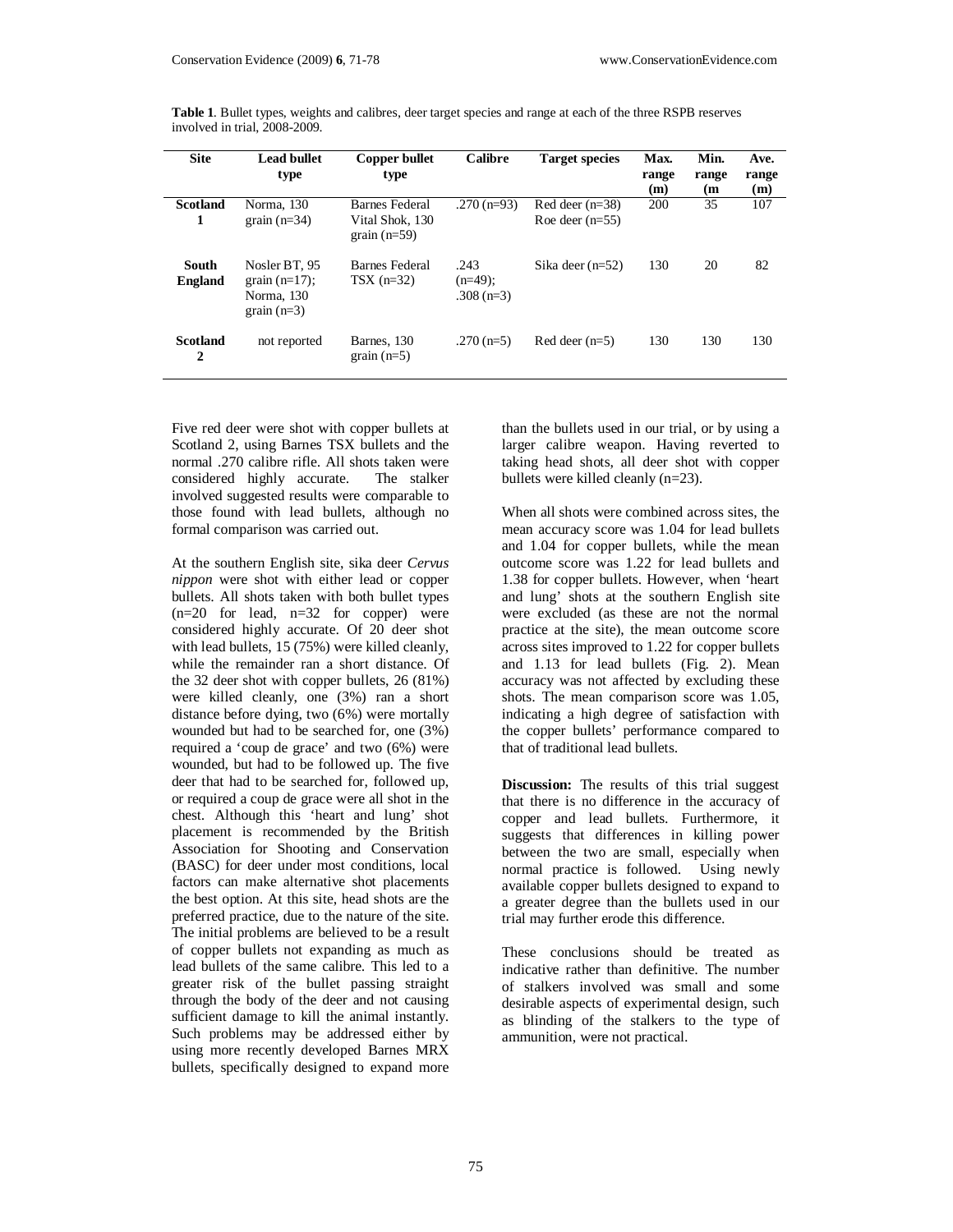

**Figure 2.** Mean accuracy and outcome scores for all shots across sites. High values represent lower accuracy or outcome (=killing power). Outcome scores are presented with and without the 'heart and lung' targeted shots from southern English site excluded, as these are not normal practice at this site (this exclusion does not affect accuracy scores).

Results from other studies support the conclusions reached in our trial. A recent study carried out in Germany, using various calibres and makes of copper bullet, (Spicher 2009) found 95% of animals (n=260) were killed with a single shot. 48% of animals did not run and the average distance managed by those that did was only 14 m. Of the 12 hunters in the survey, eight (66%) were satisfied that copper bullets were as suitable as traditional lead bullets, and four (33%) considered that the copper bullets performed better. Only one individual was not satisfied that copper bullets performed as well as lead alternatives.

A separate study into the attitudes of German hunters to copper bullets found 27% had no reservations about switching to copper bullets and 67% were prepared to switch, after taking into account all available evidence and experience (Schuck-Wersig 2009).

Given the apparent effectiveness of copper bullets, and their general acceptability to those stalkers whose opinions have been canvassed,

the only short-term barrier to widespread use of non-toxic bullets for deer control is likely to be cost. Further work is needed to ensure efficacy of non-toxic bullets for other forms of vertebrate management and under different environmental conditions. If this is confirmed in all situations, we consider further restrictions on the use of lead ammunition, designed to encourage a switch to non-toxic ammunition across all terrestrial habitats, to be a proportionate response to the problems associated with lead ingestion.

#### **REFERENCES**

Avery. D. & Watson R.T. (2009) *Regulation of lead-based ammunition around the world*. In: Watson R.T.M., Fuller M., Pokras M. & Hunt W.G. (Eds.) *Ingestion of spent lead ammunition: implications for wildlife and humans*. The Peregrine Fund, Boise, Idaho, USA.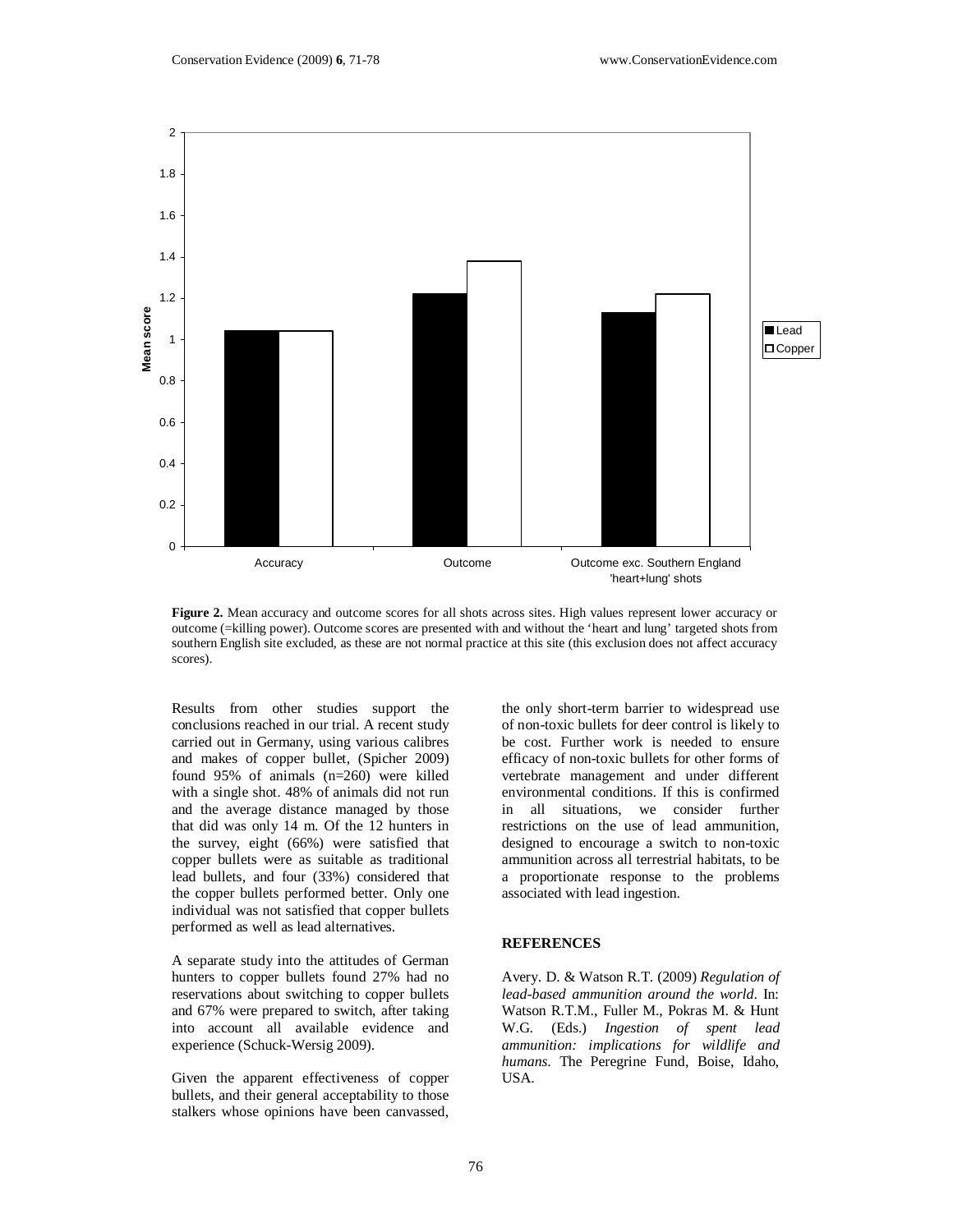Canfield R.L., Henderson C.R., Cory-Slechta D.A., Cox C., Jusko T.A. & Lanphear B.P. (2003) Intellectual impairment in children with blood lead concentrations below 10 mu g per deciliter. *New England Journal of Medicine*, **348,** 1517-1526.

Cerradelo S., Munoz E., To-Figueras J., Mateo R. & Guitart R. (1992) Intoxicacion por ingestion de perdigones se plomo en dos aguilas reales. *Donana Acta Vertebrate*, **19,** 122-127.

Chesley J., Reinthal P., Parish C., Sullivan K. & Sieg R. (2009) Evidence for the source of lead contamination within the California Condor. In: Watson R.T.M., Fuller M., Pokras M. & Hunt W.G. (Eds.) *Ingestion of spent lead ammunition: implications for wildlife and humans*. The Peregrine Fund, Boise, Idaho, USA.

Cromie R.L., Brown M.J., Hughes B., Hoccom D.G. & Williams G. (2002) Prevalence of shot-in pellets in mallard purchased from game dealers in England in winter 2001/02. In: RSPB (2002) Compliance with the lead shot regulations (England) during winter 2001/02, RSPB, Sandy, UK.

Dewailly E., Ayotte P., Bruneau S., Lebel G. Levallois P. & Weber J.P. (2001) Exposure of the Inuit population of Nunavik (Arctic Quebec) to lead and mercury. *Archives of Environmental Health* **56,** 350-357.

Dobrowolska A. & Melosik M. (2008) Bulletderived lead in tissues of the wild boar (*Sus scrofa*) and red deer (*Cervus elaphus*). *European Journal of Wildlife Research*, **54,** 231-235.

Eaton M.A., Brown A.F., Noble D.G., Musgrove A.J., Hearn R., Aebischer N.J., Gibbons D.W., Evans A. & Gregory R.D. (2009) Birds of conservation concern 3: the population status of birds in the United Kingdom, Channel Islands and the Isle of Man. *British Birds*, **102**, 296-341.

Green R.E., Hunt W.G., Parish C.N. & Newton I. (2009) Modelling blood lead concentration and exposure in free-ranging California condors in Arizona and Utah, In: Watson R.T.M., Fuller M., Pokras M. & Hunt W.G. (Eds.) *Ingestion of spent lead ammunition: implications for wildlife and humans*. The Peregrine Fund, Boise, Idaho, USA.

Hill H.J. (2009) Taking the lead on lead: Tejon Ranch's experience switching to non-lead ammunition. Abstract in*:* Watson R.T., Fuller M., Pokras M. & Hunt W.G. (Eds.) *Ingestion of lead from spent ammunition: implications for wildlife and humans*. The Peregrine Fund, Boise, Idaho, USA.

Hunt W.G., Burnham W., Parish C.N., Burnham K.K., Mutch B. & Oaks J.L. (2006) Bullet fragments in deer remains: implications for lead exposure in avian scavengers. *Wildlife Society Bulletin*, **34**, 167-170.

Hunt W.G., Watson R.T., Oaks J.L., Parish C.N., Burnham K.K. & Tucker R.L. (2009) Lead bullet fragments in packaged venison: potential for human dietary exposure. In: Watson R.T.M., Fuller M., Pokras M. & Hunt W.G. (Eds.) *Ingestion of spent lead ammunition: implications for wildlife and humans*. The Peregrine Fund, Boise, Idaho, USA.

Johansen P., Asmund G. & Riget F. (2004) High human exposure to lead through consumption of birds hunted with lead shot. *Environmental Pollution*, **127,** 125-129.

Kenntner N., Crettenand Y., Funfstuck H.J., Janovsky M. & Tataruch F. (2007) Lead poisoning and heavy metal exposure of golden eagles (*Aquila chrysaetos*) from the European Alps. *Journal of Ornithology*, **148,** 173-177.

Kenntner N. (2009) *Toxicokinetic and toxicity of lead and alternative hunting ammunition.* Presentation to '*Lead Intoxication of whitetailed sea eagles: causes and potential solutions*' conference, Berlin, UK.

Kreager N., Wainman B.C., Jayasinghe R.K. & Tsuji L.J.S. (2008) Lead pellet ingestion and liver-lead concentrations in upland game birds from southern Ontario, Canada. *Archives of Environmental Contamination and Toxicology*, **54,** 331-336.

Krone O., Langgemach T.*,* Sommer P. & Kenntner N. (2003) Causes of mortality in white-tailed sea eagles from Germany. In: Helander B., Marquiss M. & Bowerman W. (Eds.) Sea Eagle 2000, Proceedings from an international conference at Bjorko, Sweden, 13-17 September 2000. *Swedish Society for Nature Conservation/SNF and Atta. 45 Tryckeri AB*, Stockholm, Sweden.

Krone O. (2009) *Causes of death in whitetailed sea eagles and sources of lead*